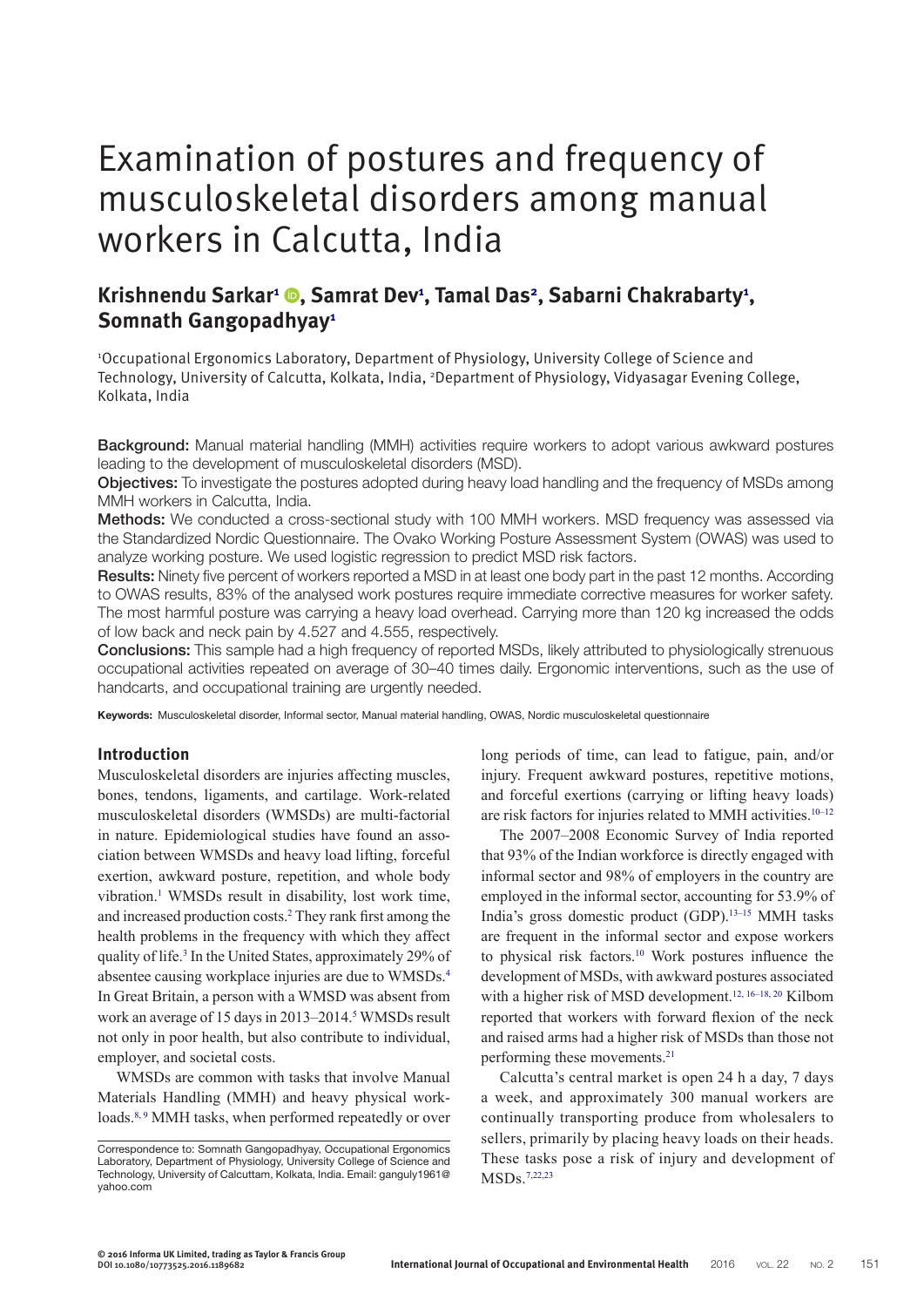While lifting activities are associated with MSDs, researchers typically focus on lifting technique and weight of the load in determining the onset of MSDs.<sup>24, 25</sup> Previous studies have not included heavy load handling or overhead load lifting by workers. We investigate the postures adopted during heavy load handling and overhead lifting among workers in Calcutta's (India) central market and document the frequency of MSD among our sample.

# **Methods**

# *Study design*

This was cross-sectional study carried out with 100 workers in Calcutta's central market between March and May of 2013.

# *Participants*

One hundred manual material handling (MMH) workers were selected from the central market area in Calcutta. Workers were approached by the study authors and asked to participate, assessed for eligibility, and explained the study protocol in their native language. Inclusion criterion for participation was at least five years of work experience in a MMH occupation. Written consent of all participants was obtained prior to their inclusion in the study. The protocol and procedures employed in this study were in accordance with the Ethical Guidelines for biomedical research on human subjects of Indian Council of Medical Research.[26](#page-6-14) Ethical clearance was obtained from the Institutional Human Ethical committee of The University of Calcutta.

#### *Data collection*

The authors administered questionnaires in one-on-one interviews with participants. Worker's physical measurements were recorded post-interview. Work movements performed by each participant were video recorded one time. The video recording was done for the complete work cycle beginning with lifting the load overhead to lowering the load. Load weight was also measured and recorded.

#### *Measurement of physical parameters*

Participant height and weight were measured by an anthropometer (Martin's Anthropometer) and "Crown" weighing machine (Mfg. by Raymon Surgical Co.). The body mass index (BMI) of all the subjects was calculated based on height and weight measurements.<sup>[27, 28](#page-6-15)</sup>

# *Musculoskeletal disorder*

The Standardized Nordic Questionnaire was used to assess the frequency of MSD among study participants.<sup>29</sup> This is a subjective questionnaire with questions about work organization and behavior, work stress, and musculoskeletal disorders. Several questions, including "What is the nature of your job?" "What is your current salary?" "How many hours do you work daily?" and "How many times do you lift a load daily?" were added to suite the context

of this study. Pain intensity and discomfort were measured using the Body Parts Discomfort (BPD) scale, which rates pain and discomfort on a scale from 1 to 10.[30](#page-6-17)

#### <span id="page-1-2"></span>*Posture assessment*

<span id="page-1-3"></span>Common lifting postures were assessed using the Ovako working posture assessment System (OWAS)[.31](#page-6-18) OWAS identifies the most common work postures for the back (four postures), arms (three postures), and legs (seven postures), and the weight of the load handled (three categories) and indicates whether postures are ideal or if there is a need for corrective measures. Final OWAS scores are divided into four categories: Category 1: no corrective measures required; Category 2: corrective measures required in the near future; Category 3: corrective measures required as soon as possible; and Category 4: corrective measures required immediately.

#### *Measurement of physiological parameters*

Physiological parameters were measured using the Bio Harness instrument (Make: Zephyr, Zephyr Technology, New Zealand). This device assesses stress using physiologic measurements including heart rate, breathing rate, and skin temperature. The device was mounted on the chest of participants immediately preceding work and removed after load lifting was complete.

# <span id="page-1-0"></span>*Data analyses*

Statistical analyses were performed using Statistical Package for the Social Sciences (SPSS v. 20). Workers were divided into three groups based on work experience: 5–14 years of experience (group I), 15–24 years of experience (group II), and 24+ years of experience (group III). One-way ANOVA was used to investigate significant differences in demographic characteristics and mean BPD scale scores among the three groups. The physiological parameters (heart rate, respiratory rate, and skin temperature) data violated the assumption of normality and therefore the Friedman Test (nonparametric alternative of one-way repeated measure ANOVA) was used to test for significant differences in these physiological parameters during the three different work activities (lifting, carrying, and lowering). A *post hoc* test was performed using the Wilcoxon signed rank test to determine where the significant difference occurred between groups. To assess the association between MSDs and load handled, binary logistic regression models were used, with a P-value of ≤0.05 indicating significance.

# <span id="page-1-1"></span>**Results** *Participants*

# Demographic characteristics of the sample are presented in Table [1.](#page-2-0) Workers were divided into three groups based on work experience: 5–14 years of experience (group I), 15–24 years of experience (group II), and 25 years or more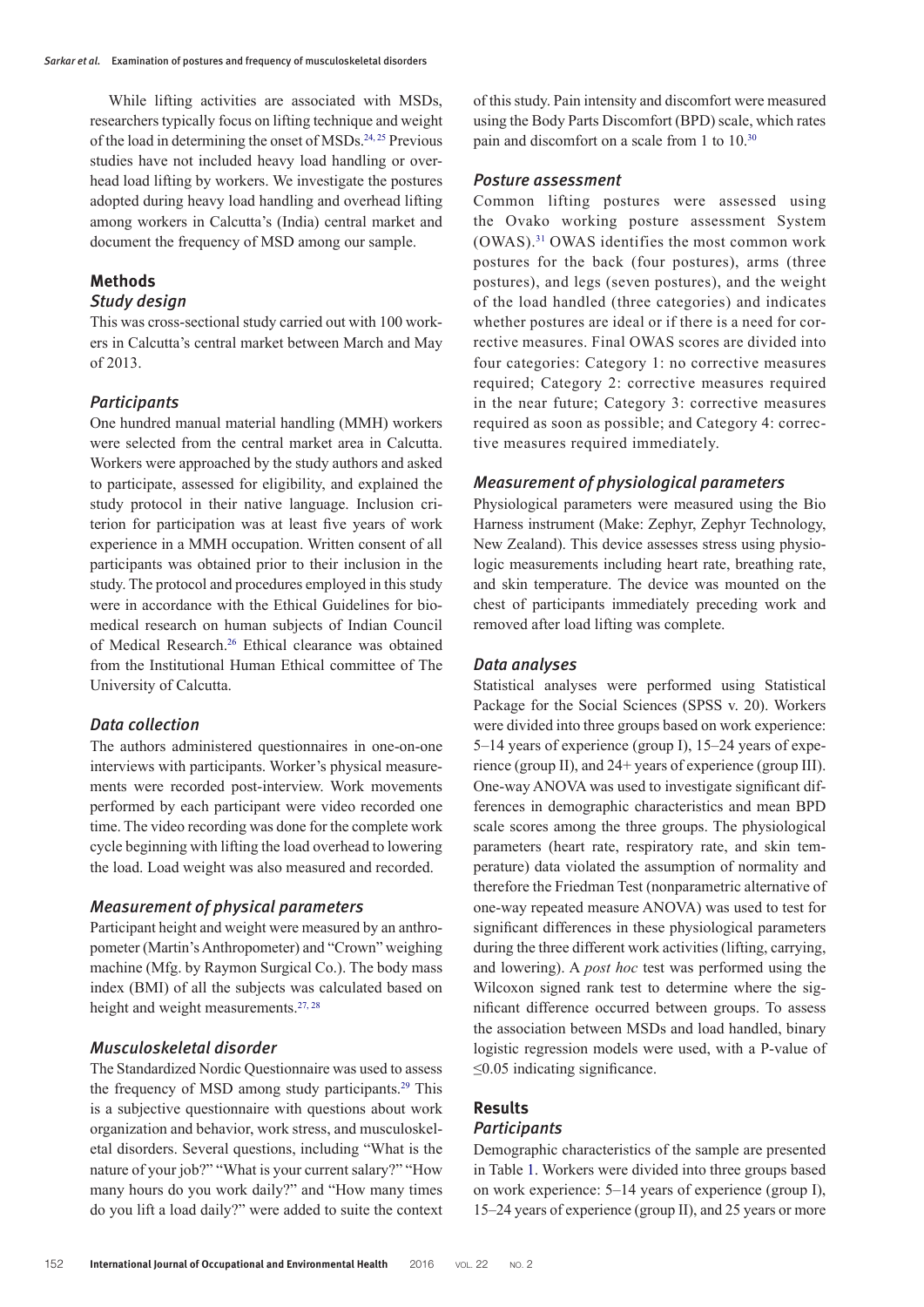|                               | Work experience in manual material handling job |                      |                            |         |  |
|-------------------------------|-------------------------------------------------|----------------------|----------------------------|---------|--|
|                               | 5–14 years $(n=38)$                             | 15–24 years $(n=31)$ | 25 years and more $(n=31)$ | P value |  |
| Age (years)                   | $27.5 \pm 3.7$                                  | $37.4 \pm 4.9$       | $45.6 \pm 6.7$             | < 0.05  |  |
| Height (cm)                   | $163.7 + 5.9$                                   | $164.1 \pm 7.0$      | $163.1 \pm 5.8$            | 0.79    |  |
| Weight (kg)                   | $61.6 \pm 8.4$                                  | $62.2 + 7.4$         | $62.9 \pm 10.0$            | 0.84    |  |
| BMI ( $\text{kg m}^{-2}$ )    | $22.1 \pm 2.1$                                  | $22.0 + 2.6$         | $23.1 \pm 3.2$             | 0.23    |  |
| Frequency of Lifting          | $34.5 \pm 11.2$                                 | $32.3 + 9.2$         | $28.2 + 9.4$               | 0.03    |  |
| Experience (Years)            | $18.2 \pm 9.1^*$                                |                      |                            |         |  |
| Regular working hours per day | $9.2 + 2.8**$                                   |                      |                            |         |  |

#### <span id="page-2-0"></span>**Table 1 Worker demographics (n = 100)**

Note: Values are expressed as mean ± standard deviation.

\*Mean work experience of all workers (*n*=100).

\*\*Mean working hours of all workers (*n*=100).

experience (group III). A significant difference ( $P < 0.05$ ) was observed in lifting frequency between Group I and III.

#### *Work activities*

The workers in this central market carry baskets of produce above their heads from the trucks or trolleys into the market. Baskets weigh between 100 and 550 kg. Lighter baskets  $(\sim 100 \text{ kg})$  are carried by individual workers, and heavier baskets are carried by two to five workers. On average, each worker carries a load of approximately 100 kg overhead. The work can be divided into the following phases:

- (1) *Lifting*: Depending on the size and weight of the load, about 10–15 workers, lift the load over the heads of the workers who will carry that load. This phase consists of repeated jerking of the trunk and legs. The postures adopted by the workers during lifting are awkward and involve frequent bending and twisting.
- (2) *Carrying*: Load is carried overhead. While walking with load, the workers maintain a stiff neck with no allowance for head rotation. They walk with the load overhead for an average distance of 800 m.
- (3) *Lowering*: In this phase, the workers bend and/or twist their back to unload the baskets.

The lifting, carrying, or lowering of the load is done manually without the aid of mechanical equipment. Figure [1](#page-3-0) depicts the work process.

#### *Musculoskeletal disorder*

Figure [2](#page-3-1) reports the percentage of workers reporting pain by body parts in the last 12 months. The mean BPD scale scores and the results of the one-way ANOVA are presented in Table [2.](#page-4-0)

#### *Posture analysis*

Work process analysis found that the workers were using maximum effort in lifting the load. The lifting process required the work of 10–15 people simultaneously. Load lifting required that workers perform awkward postures involving repetitive jerking and twisting of the trunk and lower back. The lifting activity was divided into three parts: (1) lifting the load from ground to waist height; (2) lifting the load from waist height to chest height; and (3) lifting the load from chest height to above the head. These phases of lifting were identified and analyzed using the video recordings.

Five hundred postures were sampled from the video recordings. Table [3](#page-4-1) presents the results of the OWAS posture analysis. OWAS action category 3 (corrective measures required as soon as possible) had the most number of postures (47.6%), followed by OWAS action category 4 (corrective measures required immediately) (35.2%). Only 10% of the postures fell into action category 1 (no corrective measures required). Table [4](#page-4-2) displays the dominant postures during different work activities along with the corresponding OWAS codes. Figure [3](#page-3-2) shows the number of postures in different OWAS action categories for the three lifting phases. The mean lifting time was found to be  $1.3 \pm 0.46$  s,  $2.8 \pm 0.73$  s and  $4.6 \pm 0.98$  s for ground to waist level lifting, waist to chest level lifting, and chest level to overhead lifting respectively. The final phase of the lifting was the most time-consuming and around 60% of the postures in this phase fell into OWAS action category 4.

#### *Physiological parameters*

Table [5](#page-5-0) shows the results of the Friedman Test, which indicate that physiological parameters differed significantly by activity. Post hoc tests revealed that the heart rate during lifting varied significantly ( $P < 0.05$ ) with carrying and lowering the load. For respiratory rate and skin temperatures, there was no significant difference between lifting and carrying, but the parameters differed significantly between carrying and lowering and lifting and lowering  $(P < 0.05)$ .

# *Heavy load and musculoskeletal disorder*

Results of the binary logistic regression are presented in Table [6.](#page-5-1) Presence of pain symptoms were entered in the regression model as dummy dependent variables. Load was grouped into three categories: 80–99, 100–119, and 120 kg or more. This variable, along with frequency of lifting and total time of lifting, were included as independent variables. An interaction term of lifting frequency and lifting time was entered as a predictor.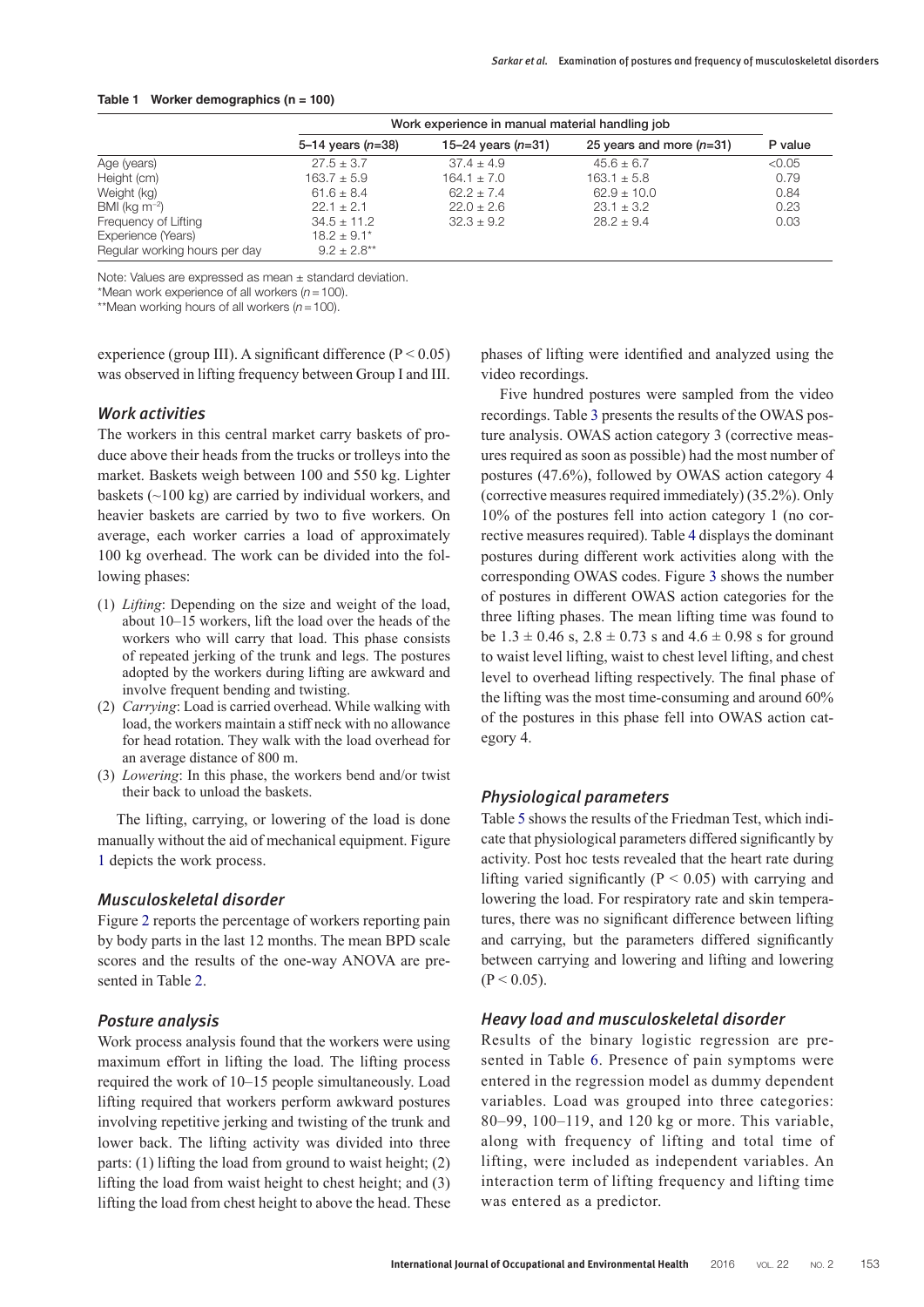

<span id="page-3-0"></span>**Figure 1 Load lifting by the MMH workers of central market in Calcutta.** *a* **The workers are ready with the load;** *b* **many workers together lift the load. This phase involves adoption harmful postures;** *c* **the workers are ready with the load;** *d* **four workers carry this load overhead.**



<span id="page-3-1"></span>



<span id="page-3-2"></span>**Figure 3 OWAS action categories for three phases of lifting task.**

#### **Discussion**

<span id="page-3-3"></span>We found a high frequency of MSDs among the manual workers in Calcutta's central market. Approximately, 95% reported experiencing MSD symptoms in the last 12 months in any body part. Lower back pain was most common, followed by pain in the neck, knee, and shoulder. This high frequency of MSDs can be attributed regular lifting of heavy loads. Datta et al. concluded from their studies on carrying load overhead that the maximum permissible load for an eastern Indian male worker was no more than 30 kg.<sup>[32](#page-6-19)</sup> We found male workers carrying approximately 100 kg overhead for a distance of about 800 meters. The severity of this activity is enhanced as the task is performed repetitively, an average of 32 times daily. The National Institute of Occupational Safety and Health (NIOSH), in a review of work related to MSDs, found strong evidence that low back disorders are related to forceful lifting and to the weight of load lifted.<sup>[1](#page-6-0)</sup> Most workers reported that feelings of pain/discomfort interfere with their work. This is in line with our results that average lifting frequency is reduced significantly in the group III (24+ years work experience) compared to groups I and II (Table [1](#page-2-0)).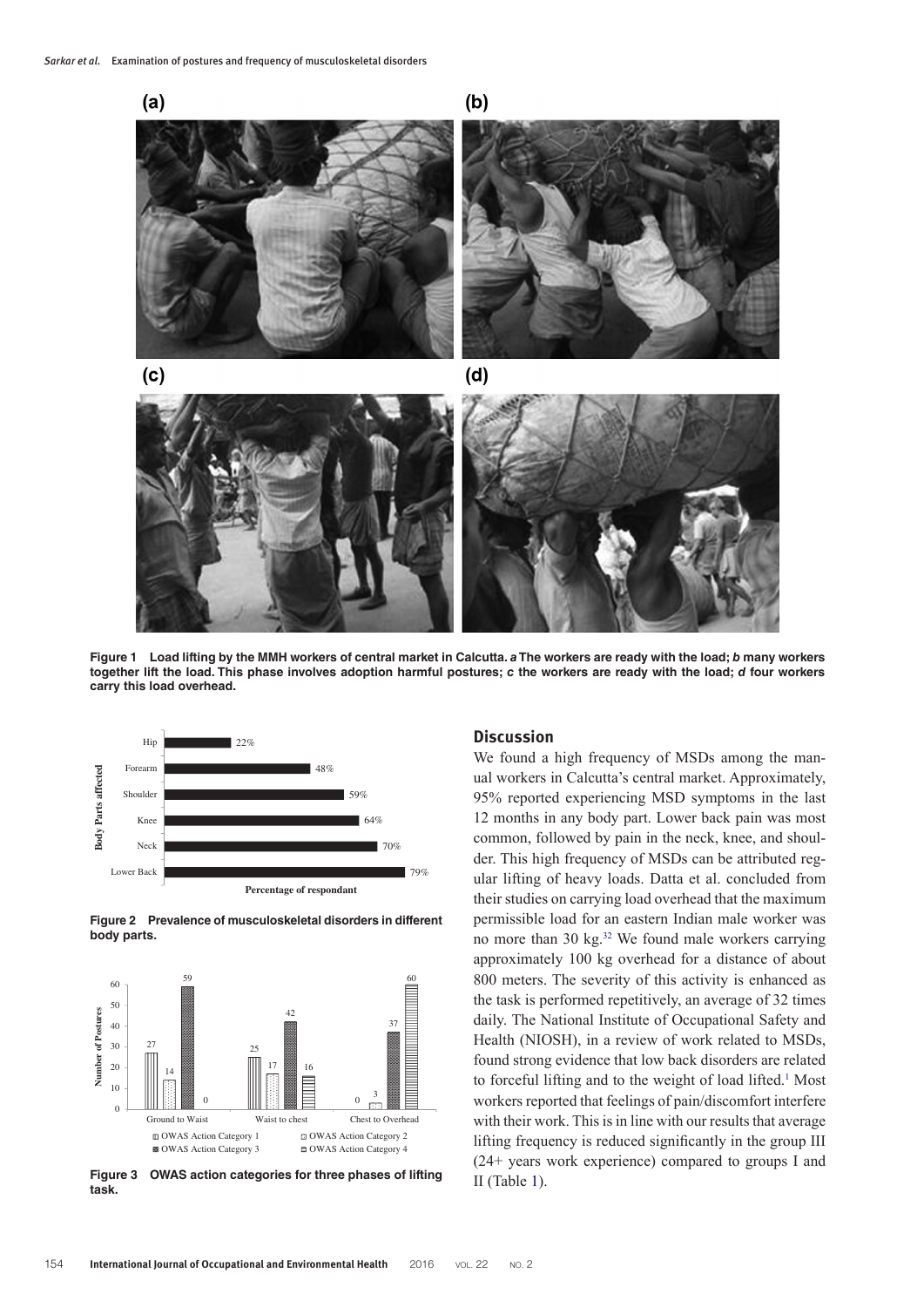|            | Work experience in manual material handling job |                      |                       |         |         |
|------------|-------------------------------------------------|----------------------|-----------------------|---------|---------|
|            | 5–14 years ( $n = 38$ )                         | 15–24 years $(n=31)$ | $>$ 25 years (n = 31) | F value | P value |
| Lower back | $4.03 + 2.775$                                  | $6.13 \pm 3.394$     | $6.55 \pm 3.424$      | 6.356   | < 0.05  |
| Neck       | $3.03 + 2.520$                                  | $4.65 \pm 3.136$     | $4.97 \pm 3.478$      | 4.142   | 0.02    |
| Shoulder   | $1.82 + 2.091$                                  | $3.68 \pm 3.081$     | $4.06 \pm 3.386$      | 6.406   | < 0.05  |
| Knee       | $2.82 + 2.827$                                  | $5.00 \pm 3.531$     | $5.48 \pm 3.687$      | 6.249   | < 0.05  |

<span id="page-4-0"></span>

|  | Table 2 The mean pain intensity (BPD scale ratings) of the workers |  |  |  |
|--|--------------------------------------------------------------------|--|--|--|
|--|--------------------------------------------------------------------|--|--|--|

Note:

Values are expressed as mean  $\pm$  standard deviation.

#### <span id="page-4-1"></span>**Table 3 Postures by OWAS action categories**

| <b>OWAS</b> action category                      | <b>OWAS codes</b> | No. of sampled postures |
|--------------------------------------------------|-------------------|-------------------------|
| No corrective measures required                  |                   | 52 (10.4%)              |
| Corrective measures required in near future      |                   | 34 (6.8%)               |
| Corrective measures required as soon as possible |                   | 238 (47.6%)             |
| Corrective measures required immediately         |                   | 176 (35.2%)             |

| Serial no.   | <b>Task</b>                                  | Stick diagram | <b>OWAS codes</b> | <b>OWAS action category</b>                                 |
|--------------|----------------------------------------------|---------------|-------------------|-------------------------------------------------------------|
|              | Lifting (from ground to waist level)         |               | 2, 1, 2, 3        | 3: Corrective measures<br>are needed as soon as<br>possible |
| $\mathbf{2}$ | Lifting (from waist level to chest level)    |               | 1, 1, 3, 3        | 1: No corrective measure<br>required                        |
| 3            | Lifting (from chest level to above the head) |               | 2,2,4,3           | 4: Corrective measures<br>required immediately              |
| 4            | Carrying the load                            |               | 2,3,7,3           | 4: Corrective measures<br>required immediately              |
| 5            | Lowering the load from overhead to ground    |               | 2,2,3,3           | 3: Corrective measures<br>are needed as soon as<br>possible |

#### <span id="page-4-2"></span>**Table 4 OWAS analysis during different activities**



<span id="page-4-3"></span>**Figure 4 BPD scale ratings of the pain symptoms in different body parts.**

The results of the BPD scale showed that the severity of low back pain was higher compared to other body parts (Figure [4](#page-4-3)). Fifty-four percent of people with low back pain symptoms reported a BPD scale rating between 8 and 10, while the same BPD scale rating (8–10) was reported by 14, 24 and 52% people for shoulder, neck and knee, respectively. We also found that the mean BPD scale score increased as the worker group increased (Table [2](#page-4-0)), supporting the hypothesis that MSD symptoms are aggravated over time as they remain untreated.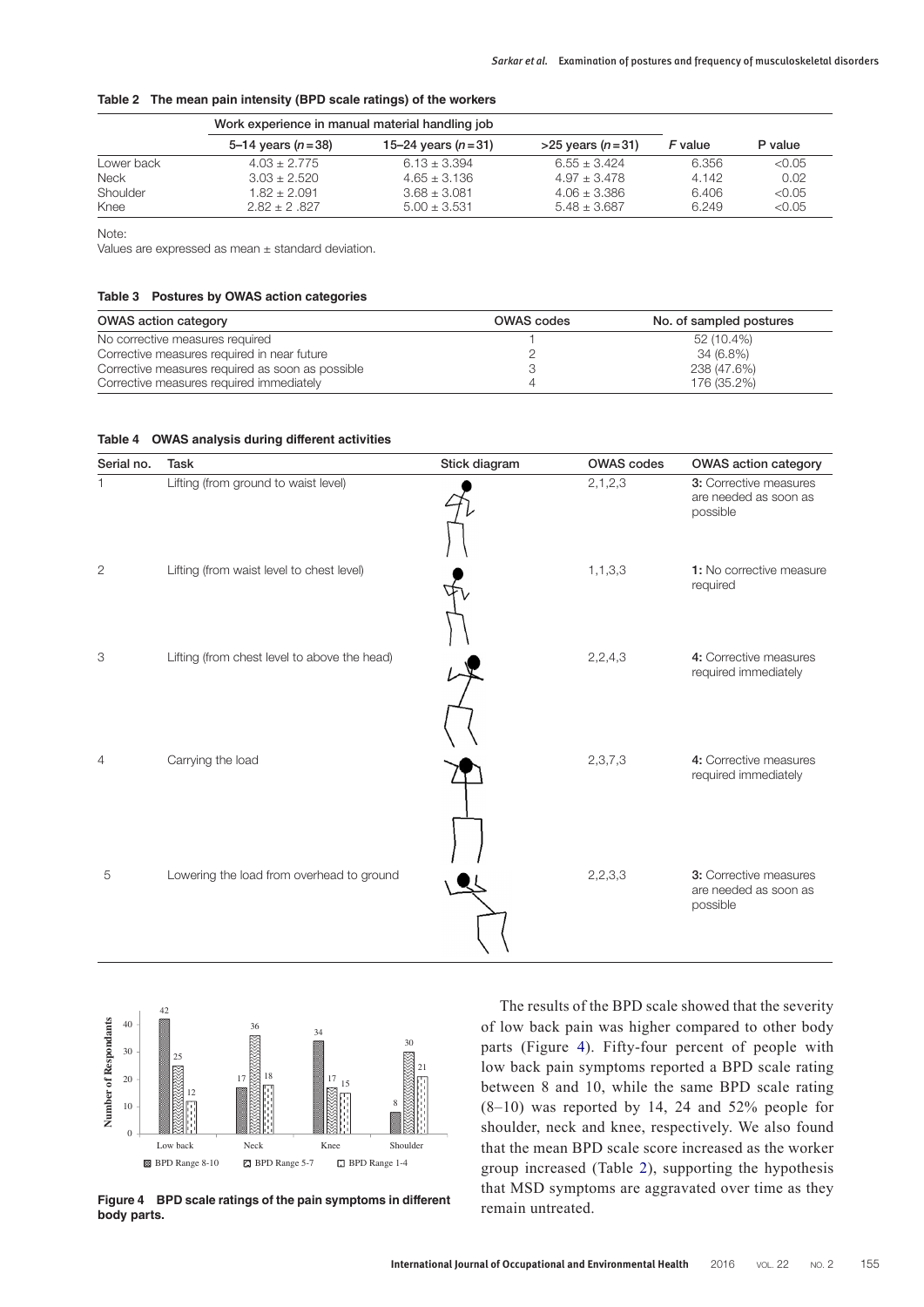<span id="page-5-0"></span>

|  |  |  | Table 5 Physiological data of the workers during different activities (n = 100) |  |  |  |  |
|--|--|--|---------------------------------------------------------------------------------|--|--|--|--|
|--|--|--|---------------------------------------------------------------------------------|--|--|--|--|

| <b>Activities</b> |                  | Heart rate (bpm) | Respiratory rate (min-1) | Skin temperature (°C) |
|-------------------|------------------|------------------|--------------------------|-----------------------|
| Lifting           | Mean $\pm$ SD    | $124.6 \pm 18.3$ | $24.9 + 9.9$             | $33.6 \pm 1.2$        |
|                   | 50th Percentile  | 120.2            | 22.9                     | 33.7                  |
| Carrying          | Mean $\pm$ SD    | $132.4 \pm 14.3$ | $26.0 \pm 6.6$           | $33.6 \pm 1.6$        |
|                   | 50th Percentile  | 128.2            | 24.2                     | 33.8                  |
| Lowering          | Mean ± SD        | $131.7 + 16.9$   | $27.7 \pm 6.6$           | $33.7 \pm 1.8$        |
|                   | 50th Percentile  | 126.7            | 26.7                     | 34.1                  |
| Friedman Test     | $x^2$ Statistics | 45.5             | 21.0                     | 23.0                  |
|                   | P value          | < 0.001          | < 0.001                  | < 0.001               |

<span id="page-5-1"></span>**Table 6 Association of low back and neck pain with weight of the load and lifting frequency**

|                                         |          |           |       |    |            |       | 95% CI for OR |        |
|-----------------------------------------|----------|-----------|-------|----|------------|-------|---------------|--------|
| Variable                                | В        | <b>SE</b> | Wald  | df | Sig. level | 0R    | Lower         | Upper  |
| (A) Low back pain                       |          |           |       |    |            |       |               |        |
| Age                                     | $-0.021$ | 0.030     | 0.482 |    | 0.48       | 0.980 | 0.924         | 1.038  |
| 80-99 kg Load                           |          |           | 5.999 | 2  | 0.05       |       |               |        |
| 100-119 kg Load                         | 1.167    | 0.677     | 2.969 |    | 0.08       | 3.213 | 0.852         | 12.120 |
| >120 kg Load                            | 1.510    | 0.644     | 5.505 |    | 0.01       | 4.527 | 1.282         | 15.981 |
| Lifting frequency                       | $-0.116$ | 0.051     | 5.257 |    | 0.02       | 0.890 | 0.806         | 0.983  |
| Lifting frequency $\times$ Lifting time | 0.011    | 0.006     | 3.740 |    | 0.05       | 1.012 | 1.000         | 1.023  |
| Constant                                | 1.796    | 1.543     | 1.355 |    | 0.24       | 6.024 |               |        |
| (B) Neck pain                           |          |           |       |    |            |       |               |        |
| Age                                     | $-0.001$ | 0.027     | .000  |    | 0.98       | 0.999 | 0.949         | 1.053  |
| 80-99 kg Load                           |          |           | 7.967 | 2  | 0.01       |       |               |        |
| 100-119 kg Load                         | 1.219    | 0.605     | 4.067 |    | 0.04       | 3.384 | 1.035         | 11.066 |
| >120 kg Load                            | 1.516    | 0.556     | 7.437 |    | < 0.05     | 4.555 | 1.532         | 13.543 |
| Lifting frequency                       | $-0.019$ | 0.046     | 0.172 |    | 0.67       | 0.981 | 0.896         | 1.074  |
| Lifting frequency $\times$ Lifting time | 0.003    | 0.005     | 0.336 |    | 0.56       | 1.003 | 0.993         | 1.013  |
| Constant                                | $-0.287$ | 1.354     | 0.045 |    | 0.83       | 0.750 |               |        |

OWAS analysis revealed that 83% of the postures are in the OWAS action category 3 and 4, requiring urgent corrective measures. During load lifting, there are repeated jerk movements of the trunk and legs in addition to twisting and bending of body parts. Heavy loads and distances of approximately 800 meters result in a high risk of MSD development in the neck, lower back, and lower limbs. Carrying the load overhead emerged as the most harmful activity, in terms of posture adopted, with 100% of the postures falling in the OWAS action category 4 (corrective measures required immediately). It is well documented that awkward posture is one of the risk factors for the development of MSDs.<sup>33-37</sup> The OWAS method has been successfully applied in many industries, including construction,<sup>38</sup> shipping,<sup>39</sup> and liquid petroleum gas workers.<sup>40</sup> The high percentage of unsafe postures is likely a cause of the high frequency of MSDs. Although load lowering includes postures in OWAS action category 3, this phase was less hazardous due to the short duration. This conclusion is based on similar results in different unorganized sectors including foundry,<sup>[41](#page-7-3)</sup> sand core making,<sup>42</sup> and stone carving workers.<sup>43</sup>.

<span id="page-5-6"></span>The results of the posture analysis are in line with the findings from the physiological parameters measurements. The mean and median heart rate data suggests that the workers have maximum heart rate during carrying and lowering of the load. The *post hoc* analysis shows that heart rate during walking with load and lowering was significantly higher than load lifting. A significant difference was observed between carrying and lowering and between lifting and lowering for respiratory rate and the skin temperature data. These results depict the increasing physiological stress developed during the course of a single cycle of manual handling of heavy load by the workers.

The results of the logistic regression depict the relationship of load carried with development of MSD. The odds of having low back pain and neck pain increases by 4.527 times and 4.555 times, respectively, when the load is 120 kg or more compared to when the load carried is between 80 and 99 kg. Increasing lifting frequency and duration of lifting was significantly associated with an increased likelihood of experiencing low back pain.

<span id="page-5-7"></span><span id="page-5-2"></span>We found that walking with heavy overhead loads was the most hazardous posture and had the longest duration compared to other activities performed by workers. These activities pose serious threats not only in terms of awkward posture but also physiological stress generation.

<span id="page-5-5"></span><span id="page-5-4"></span><span id="page-5-3"></span>This study showed that load weight increased the odds of having MSD. The most hazardous postures (OWAS action categories 3 and 4) occurred during twisting and bending of trunk and leg during overhead load lifting. The primary aim of intervention studies should be to reduce the weight of the load. It is also recommended that instead of overhead lifting, the porters use wheelbarrows to move products. This will reduce the hazards of heavy load lifting and carriage.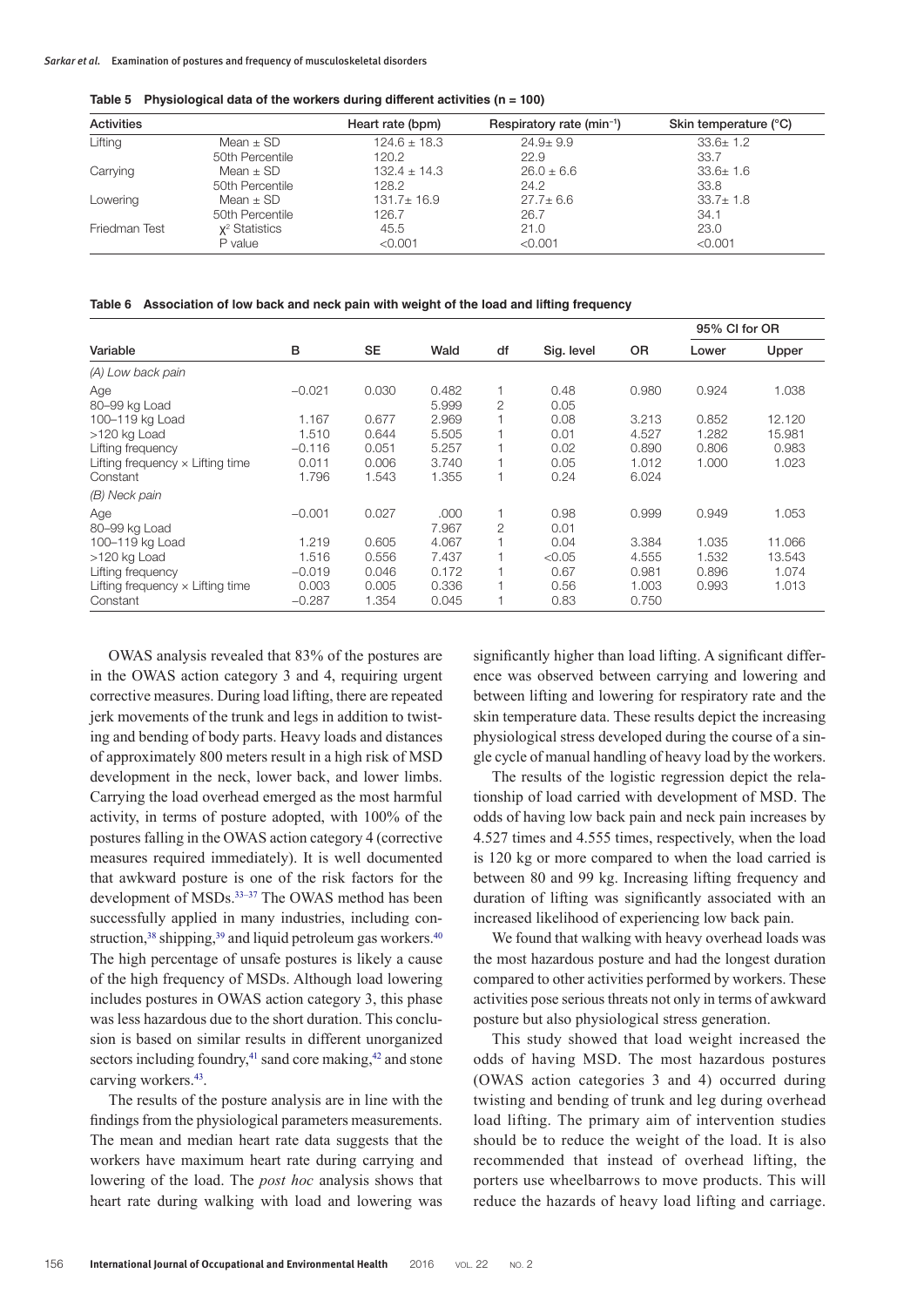Moreover, education with the workers about proper techniques for safe lifting and strengthening exercises to reduce pain may reduce MSDs in this population.

This study has limitations, including a small sample size  $(n = 100)$ . However, our results are in agreement with larger studies in different populations. The study was performed in only one market, but it is likely that manual workers in other markets in India and elsewhere are performing similar activities. Barring these limitations, this study depicts the dismal scenario of the heavy load-handling workers of the central market area in Calcutta. These workers are highly prone to MSDs because of the heaviness of the load they carry overhead and the adoption of harmful postures during lifting of the same load overhead. Ergonomics interventions are urgently needed to improve the health of these workers.

#### **Acknowledgments**

Our deepest acknowledgment goes to the workers of the Central Market area, Kolkata, whose support has made this study feasible. Furthermore, we convey our sincere gratitude to Indian Council of Medical Research (ICMR) for their financial support.

#### **Disclosure statement**

No potential conflict of interest was reported by the authors.

#### **Funding**

This work was supported by the Indian Council of Medical Research (ICMR) [68/14/2008-NCD-I].

#### **ORCID**

*Krishnendu Sarkar* **<http://orcid.org/0000-0002-0663-9804>** 

#### **References**

- <span id="page-6-0"></span>1 Putz-Anderson V, Bernard BP, Burt SE, Cole LL, Fairfield-Estill C, Fine LJ, et al. Musculoskeletal disorders and workplace factors: a critical review of epidemiologic evidence for work-related musculoskeletal disorders of the neck, upper extremity, and low back DHHS (NIOSH) publication no. 97–141. [1997.](#page-0-6) Available from: [http://](http://www.cdc.gov/niosh/docs/97-141/pdfs/97-141.pdf) [www.cdc.gov/niosh/docs/97-141/pdfs/97-141.pdf](http://www.cdc.gov/niosh/docs/97-141/pdfs/97-141.pdf)
- <span id="page-6-1"></span>2 Kirkhorn SR, Earle-Richardson G, Banks RJ. Ergonomic risks and musculoskeletal disorders in production agriculture: recommendations for effective research to practice. J Agromedicine. [2010;](#page-0-7)15:281–99.
- <span id="page-6-2"></span>3 Levy B, Wegman D. Occupational health: recognizing and preventing work-related disease and injury. Lippincott Williams & Wilkins; [2000.](#page-0-8) Available from: [http://books.google.com/](http://books.google.com/books?id=9zy5QgAACAAJ&pgis=1) [books?id=9zy5QgAACAAJ&pgis=1](http://books.google.com/books?id=9zy5QgAACAAJ&pgis=1)
- <span id="page-6-3"></span>4 Bureau of Labor Statistics. Musculoskeletal disorders and days away from work in 2007. The Economics Daily. [2008](#page-0-9). Available from: <http://www.bls.gov/opub/ted/2008/dec/wk1/art02.htm>
- <span id="page-6-4"></span>5 Health and Safety Executive. Statistics-musculoskeletal disorders (MSDs) in Great Britain; [2014.](#page-0-10) Available from: [http://www.hse.gov.](http://www.hse.gov.uk/statistics/causdis/musculoskeletal/index.htm) [uk/statistics/causdis/musculoskeletal/index.htm](http://www.hse.gov.uk/statistics/causdis/musculoskeletal/index.htm)
- 6 Kuiper JI, Burdorf A, Verbeek JH, Frings-Dresen MH, van der Beek AJ, Viikari-Juntura ER. Epidemiologic evidence on manual materials handling as a risk factor for back disorders: a systematic review. Int J Ind Ergon. 1999;24:389–404.
- <span id="page-6-10"></span>7 Widanarko B, Legg S, Stevenson M, Devereux J, Eng A, Cheng S, et al. Prevalence of musculoskeletal symptoms in relation to gender, age, and occupational/industrial group. Int J Ind Ergon. [2011;](#page-0-11)41: 561–72.
- <span id="page-6-5"></span>8 Aghilinejad M, Javad Mousavi, SA, Nouri, MK, Ahmadi, AB. Work-related musculoskeletal complaints among workers of Iranian aluminum industries. Arch Environ Occup Health. 2012;67:98–102.
- 9 Marras WS. Occupational low back disorder causation and control. Ergonomics. 2000;43:880–902.
- <span id="page-6-6"></span>10 Gangopadhyay S, Das T. An ergonomic study on the onset of mental fatigue among the load handling workers of a central market area in Kolkata. Work A J Prev Assess Rehabil. [2012;](#page-0-2)41:2467–71.
- 11 Das T, Gangopadhyay S. A critical evaluation of the probable causes of musculoskeletal disorders prevalent among the manual material handling workers of a construction industry. Proceedings of International Ergonomics Conference (HWWE 2005); 2005. p. 128.
- <span id="page-6-8"></span>12 Gangopadhyay S, Ghosh T, Das T, Ghoshal G, Das B. Effect of working posture on occurrence of musculoskeletal disorders among the sand core making workers of West Bengal. Cent Eur J Public Health. 2010;18:38–42.
- <span id="page-6-7"></span>13 Economic Survey 2007–2008. 2008. Available from: <[http://](http://indiabudget.nic.in/es2007-08/esmain.htm) [indiabudget.nic.in/es2007-08/esmain.htm>](http://indiabudget.nic.in/es2007-08/esmain.htm)
- 14 National Commission for Enterprises in the Unorganised Sector(NCEUS). Social security for unorganised workers. 2006. Available from: [http://nceuis.nic.in/Social%20Security%20-%20](http://nceuis.nic.in/Social%20Security%20-%20Cover%20and%20index.htm) [Cover%20and%20index.htm](http://nceuis.nic.in/Social%20Security%20-%20Cover%20and%20index.htm)
- 15 National Statistical Commission. Report of the committee on unorganized sector statistics. 2012. Available from: [http://mospi.nic.](http://mospi.nic.in/Mospi_New/upload/nsc_report_un_sec_14mar12.pdf) [in/Mospi\\_New/upload/nsc\\_report\\_un\\_sec\\_14mar12.pdf](http://mospi.nic.in/Mospi_New/upload/nsc_report_un_sec_14mar12.pdf)
- 16 Okunribido OO, Shimbles SJ, Magnusson M, Pope M. City bus driving and low back pain: a study of the exposures to posture demands, manual materials handling and whole-body vibration. Appl Ergon. 2007;38:29–38.
- 17 Das B, Gangopadhyay S. Prevalence of musculoskeletal disorders and physiological stress among adult, male potato cultivators of West Bengal, India. Asia Pac J Public Health. 2015;27:NP1669–82. doi[:](http://dx.doi.org/10.1177/1010539511421808) [http://dx.doi.org/10.1177/1010539511421808.](http://dx.doi.org/10.1177/1010539511421808)
- 18 Gangopadhyay S, Dev S, Das T, Ghoshal G, Ara T. An ergonomics study on the prevalence of musculoskeletal disorders among Indian bus conductors. Int J Occup Saf Ergon. 2012;18:521–30.
- 19 Durlov S, Chakrabarty S, Chatterjee A, Das T, Dev S, Gangopadhyay S, et al. Prevalence of low back pain among handloom weavers in West Bengal. India. Int J Occup Environ Health. 2014;20:333–9.
- 20 Burdorf A, Govaert G, Elders L. Postural load and back pain of workers in the manufacturing of prefabricated concrete elements. Ergonomics. 1991;34:909–18.
- <span id="page-6-9"></span>21 Kilbom A, Persson J. Work technique and its consequences for musculoskeletal disorders. Ergonomics. [1987](#page-0-3);30:273–9.
- <span id="page-6-11"></span>22 Edlich R, Hudson MA, Buschbacher RM, Winters KL, Britt LD, Cox MJ, et al. Devastating injuries in healthcare workers: description of the crisis and legislative solution to the epidemic of back injury from patient lifting. J Long Term Eff Med Implants. [2005](#page-0-4);15:225–42.
- <span id="page-6-12"></span>23 Hoozemans MJ, Van Der Beek AJ, Fringsdresen MH, Van Dijk FJ, Van Der Woude LH. Pushing and pulling in relation to musculoskeletal disorders: a review of risk factors. Ergonomics. [1998;](#page-0-5)41:757–81.
- <span id="page-6-13"></span>24 Hsiang SM, Brogmus GE, Courtney TK. Low back pain (LBP) and lifting technique – a review. Int J Ind Ergon. 1997;19:59–74.
- 25 Plamondon A, Larivière C, Delisle A, Denis D, Gagnon D. Relative importance of expertise, lifting height and weight lifted on posture and lumbar external loading during a transfer task in manual material handling. Ergonomics. 2012;55:87–102.
- <span id="page-6-14"></span>26 ICMR. Ethical Guidelines for biomedical research on human subjects. [2006](#page-1-0). Available from: [http://icmr.nic.in/ethical\\_guidelines.pdf](http://icmr.nic.in/ethical_guidelines.pdf)
- <span id="page-6-15"></span>27 Cole TJ, Bellizzi MC, Flegal KM, Dietz WH. Establishing a standard definition for child overweight and obesity worldwide: international survey. BMJ. 2000;320:1240–43.
- 28 Poskitt EM. Body mass index and child obesity: are we nearing a definition? Acta Paediatr. 2000;89:507–509.
- <span id="page-6-16"></span>29 Kuorinka I, Jonsson B, Kilbom A, Vinterberg H, Biering-Sørensen F, Andersson G, et al. Standardised Nordic questionnaires for the analysis of musculoskeletal symptoms. Appl Ergon. [1987](#page-1-1);18: 233–7.
- <span id="page-6-17"></span>30 Reynolds JL, Drury CG, Broderick RL. A field methodology for the control of musculoskeletal injuries. Appl Ergon. [1994;](#page-1-2)25:3–16.
- <span id="page-6-18"></span>31 Karhu O, Kansi P, Kuorinka I. Correcting working postures in industry: a practical method for analysis. Appl Ergon. [1977](#page-1-3);8:199–201.
- <span id="page-6-19"></span>32 Datta SR, Chatterjee BB, Roy BN. Maximum permissible weight to be carried on the head by a male worker from eastern India. J Appl Physiol. [1975](#page-3-3);38:132–5.
- <span id="page-6-20"></span>33 Da Costa BR, Vieira ER. Risk factors for work-related musculoskeletal disorders: a systematic review of recent longitudinal studies. Am J Ind Med. 2010;53:285–323.
- 34 Kwon BK, Roffey DM, Bishop PB, Dagenais S, Wai EK. Systematic review: occupational physical activity and low back pain. *Occup Med*.2011;61: 541–8.